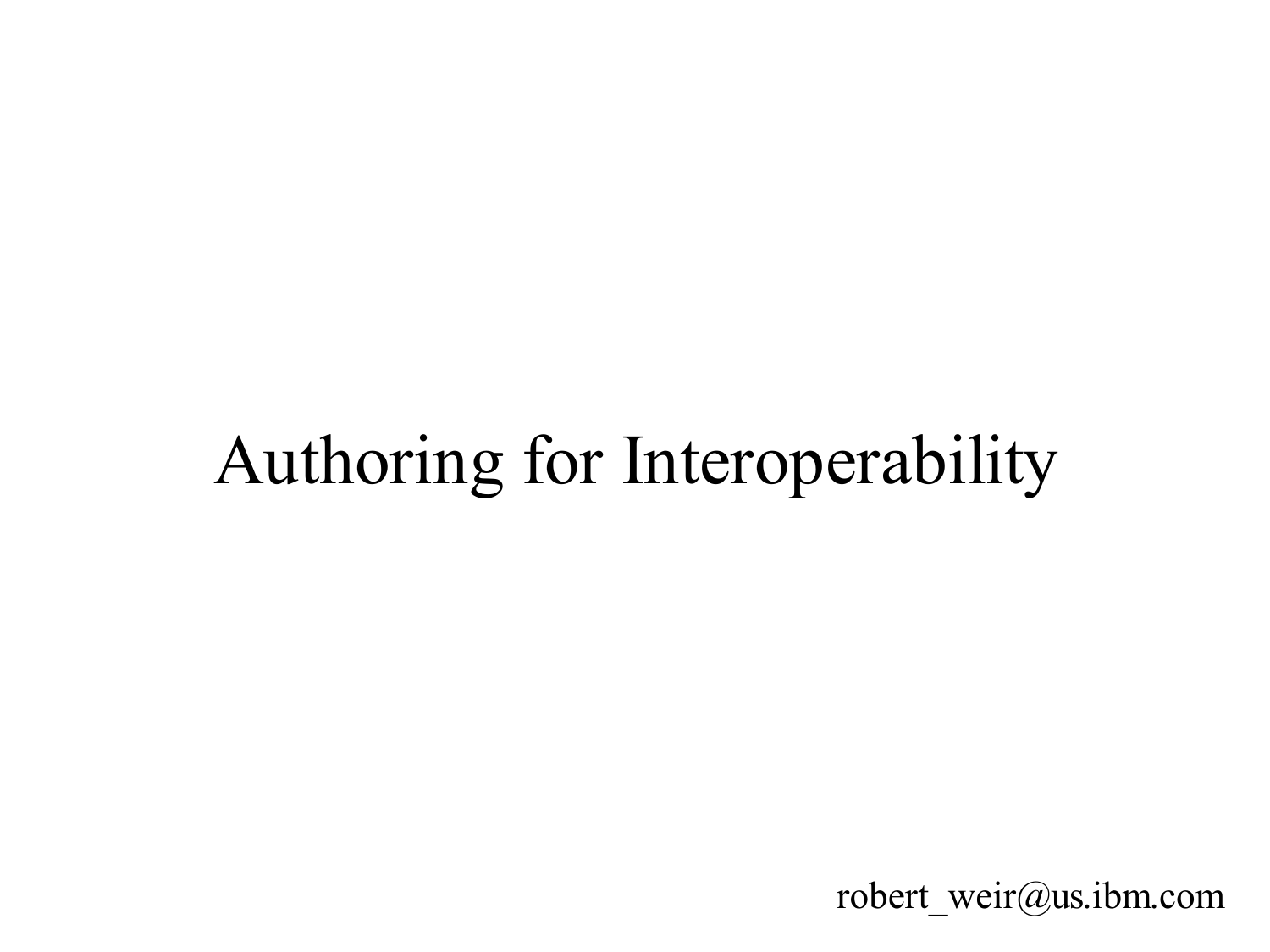#### Different uses of documents

- Document as the end product, e.g., reports, white papers, customer presentations, etc.
- Documents as an analysis/collaboration surface.
- Document/Applications, with macros and scripts and other forms of automation.
- Documents integrated with the business process, via transformation, forms, custom XML, etc.

Each of these has different interoperability needs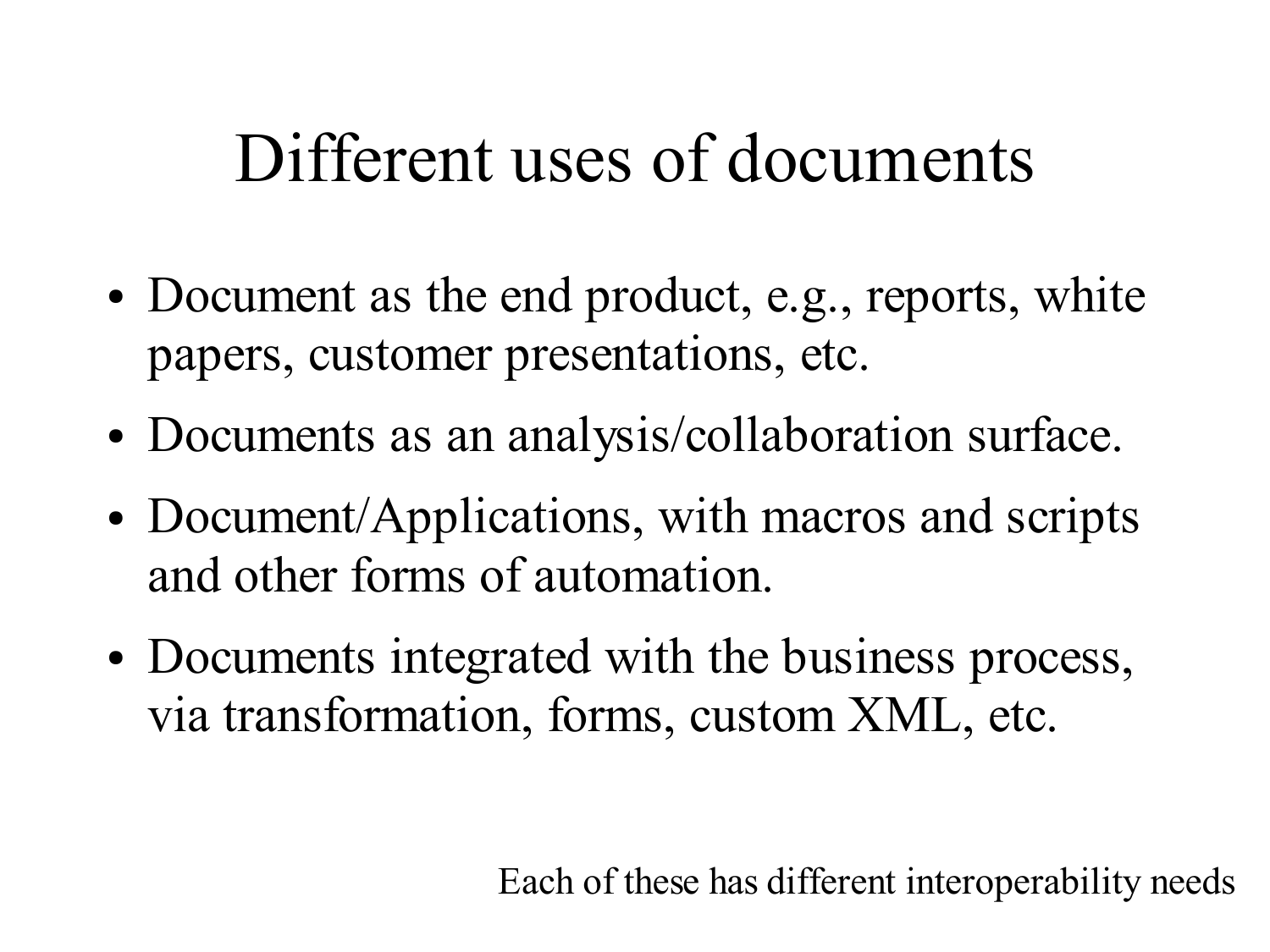# Interop is not always a user priority

- In many cases documents are exchanged within a single organization among known users running the same editors.
	- Interop not a priority
- In some cases the documents are tightly tied to an organizations business process via integrated scripting.
	- Interop not a priority
- In some cases a document is created by a single user for their own use.
	- Interop not a priority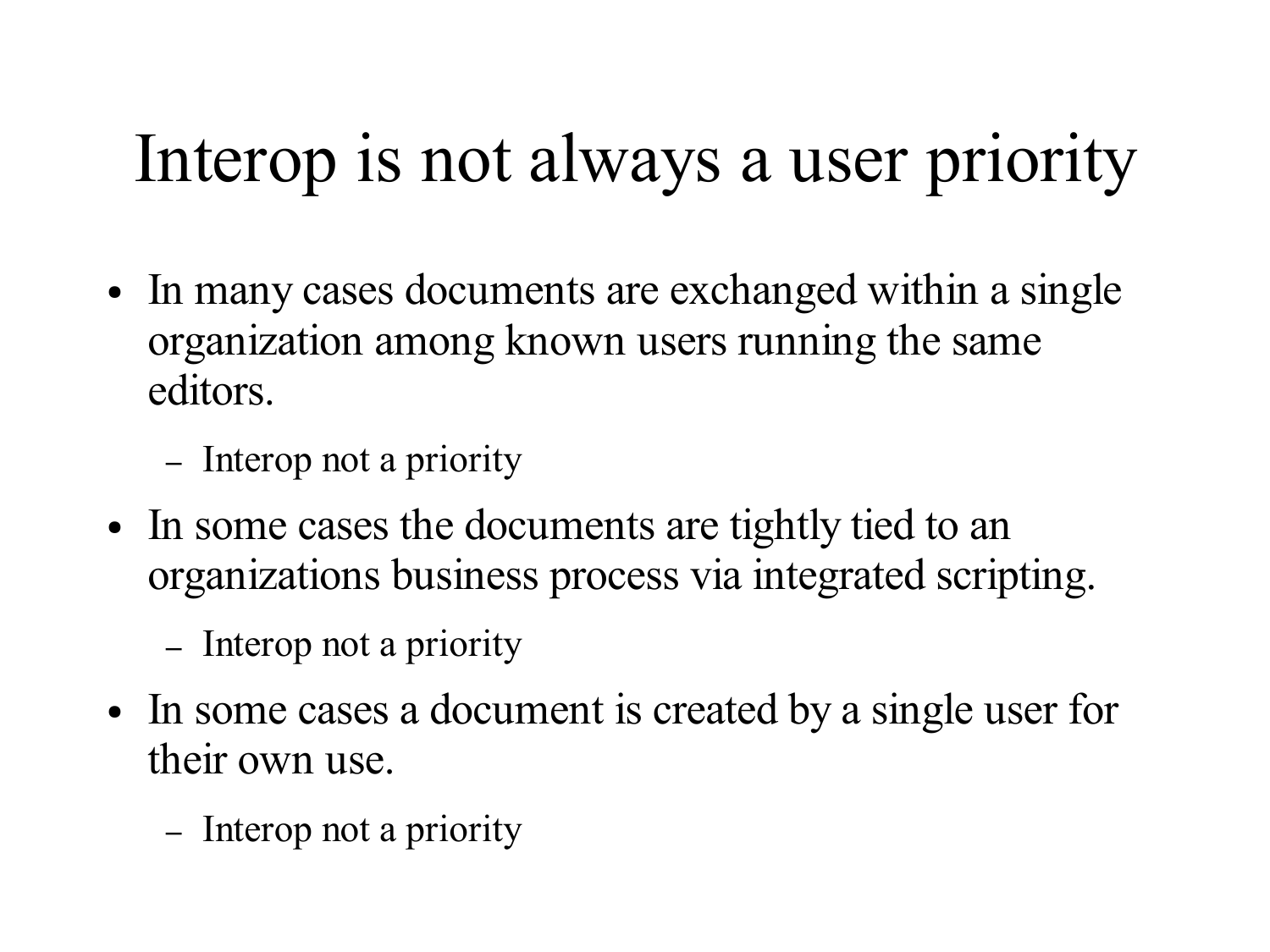# Interop is one of many goals

- Other goals include:
	- Business goals
		- Flexibility
		- Extensibility
	- Productivity goals
		- Ease of ad-hoc use
		- Familiar authoring practices
	- Of course, some times interop is the primary goal.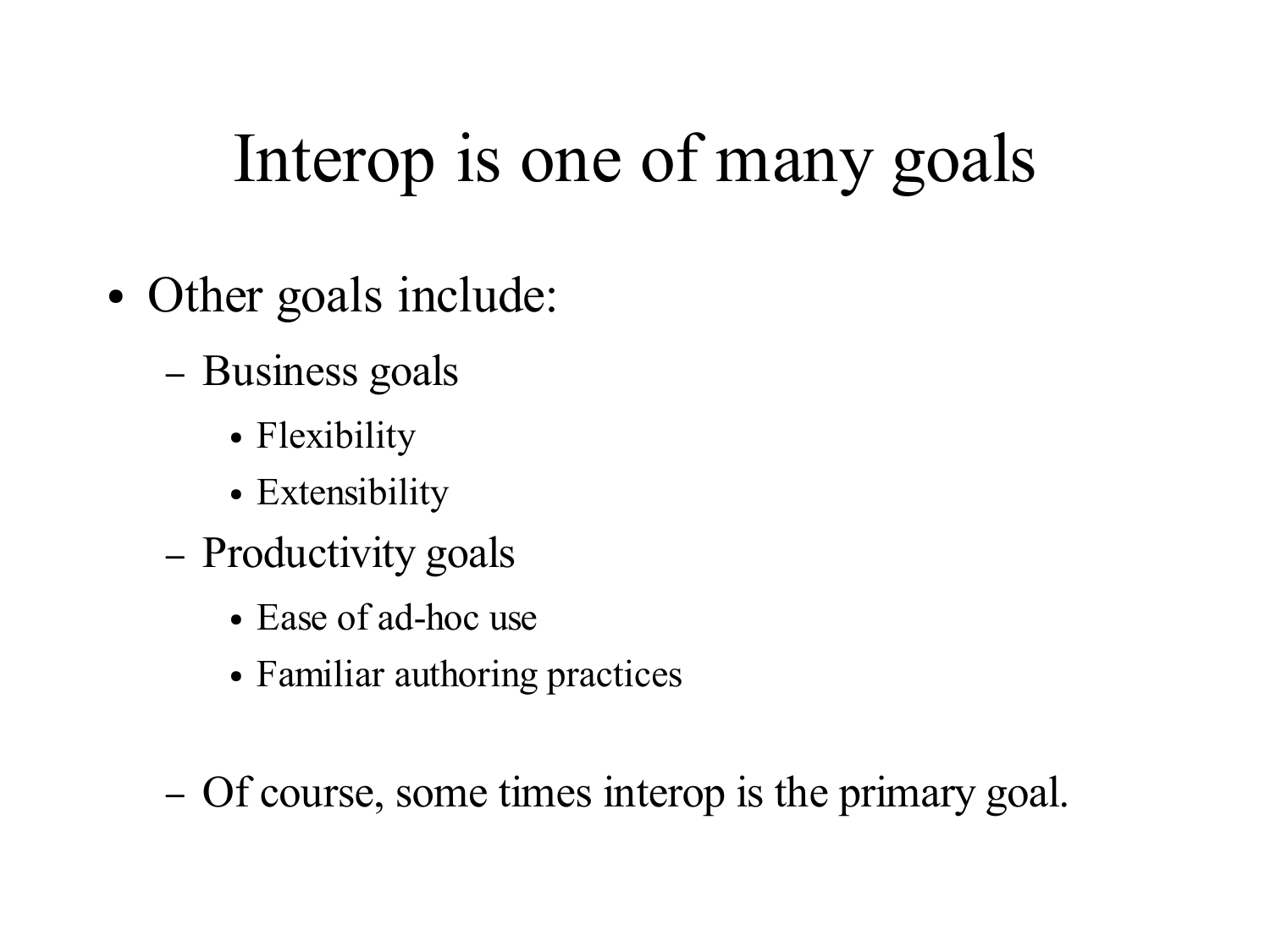#### An analogy: C programming

- There is the set of conforming C programs:
	- $-$  int \*x = (int \*) 42;
	- int x,y; memcpy $(\&x,\&y,4);$
- And then there is the set of portable C programs

• But not all programs need to be portable.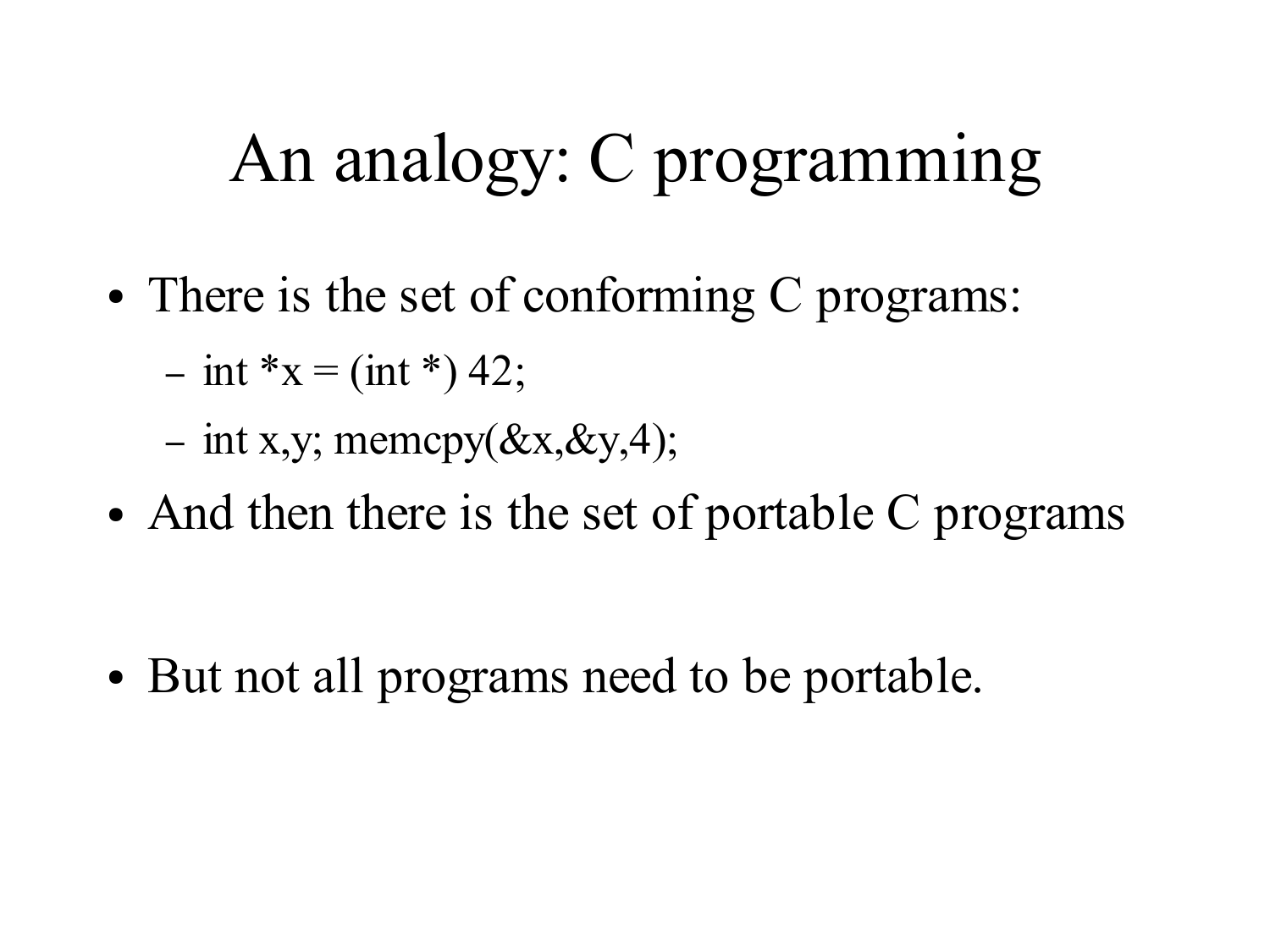# Conforming versus Portable

- We all learned this as programmers
	- Some things that are allowed in C are discouraged in portable code.
		- Assuming size of integers, byte ordering
		- Structure alignment/padding
		- Writing to code segments
		- Values of uninitialized memory
- Some things are undefined or implementationdefined in C, and programmers know that these should be avoided in portable code.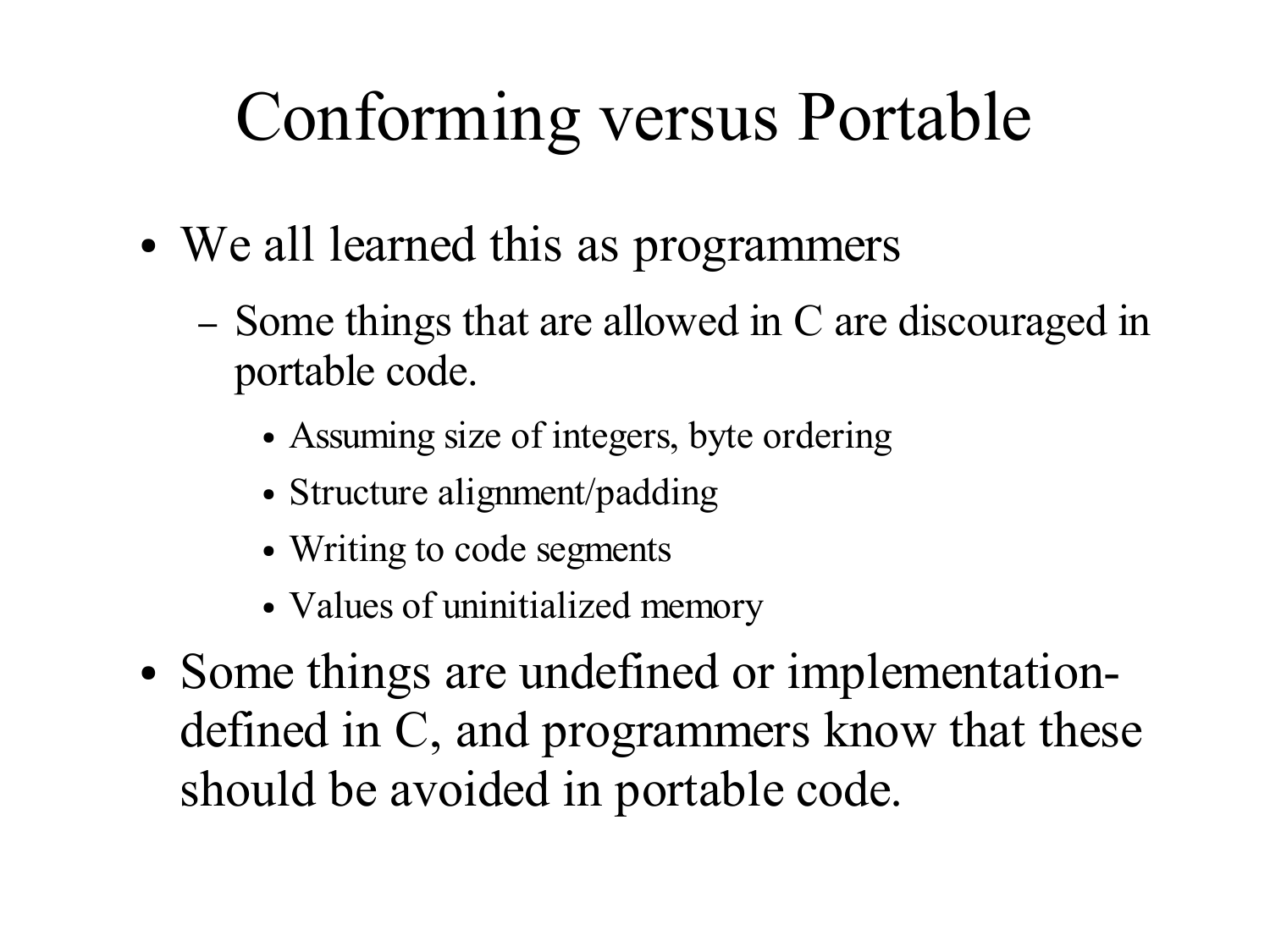### What helps programmers

- Education on portable programming practices
- Tools that warn when non-portable constructs are used, e.g., lint -w4, especially when integrated into the IDE
- Isolate and conditionalize platform dependencies
- Use of portable libraries and frameworks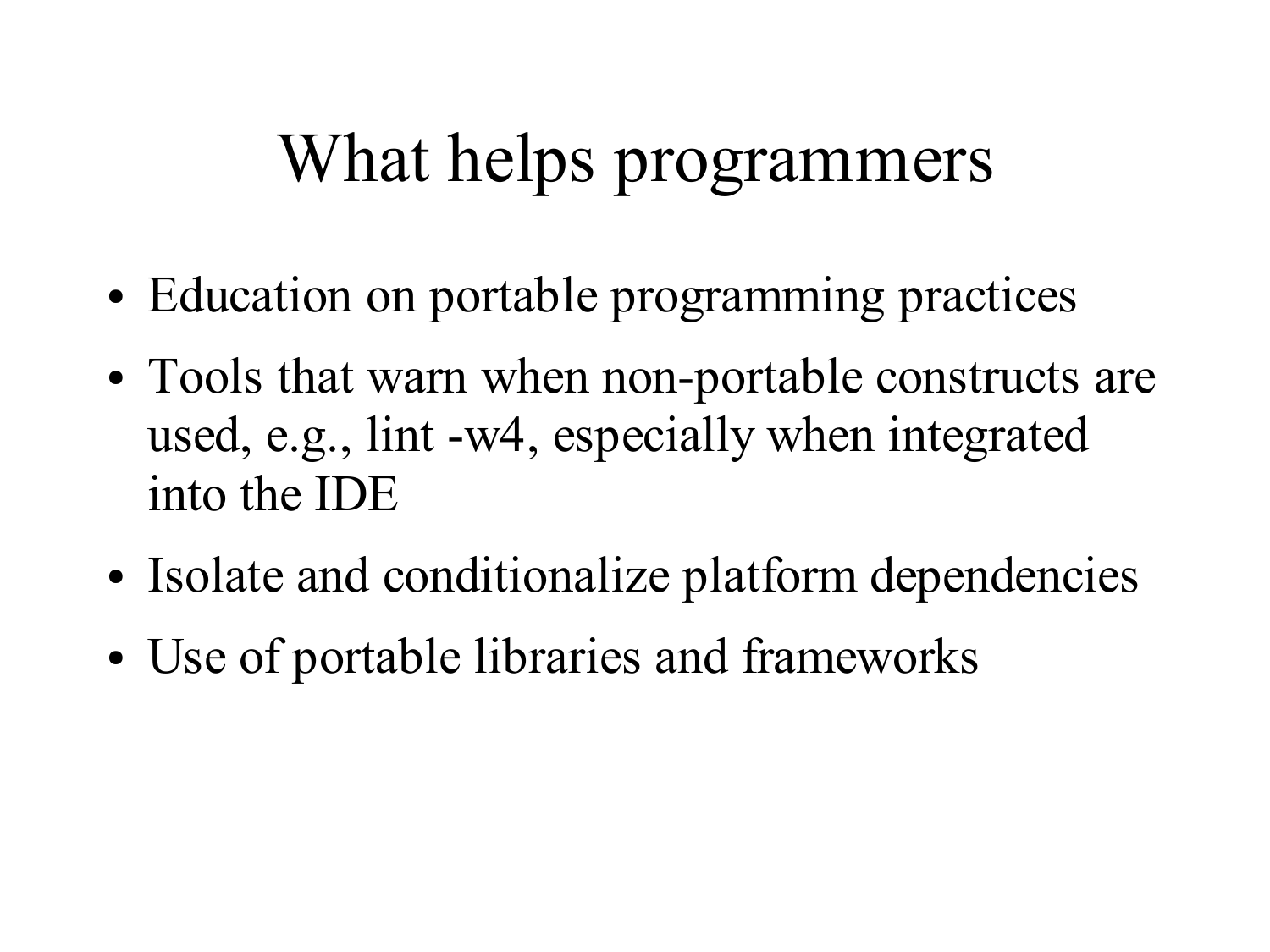# Undefined/Implementation-Defined in ODF

- Line breaking algorithms
- Page breaking algorithms
- Scripts/Macros
- String to number conversion in spreadsheets
- The exact feature set supported by an application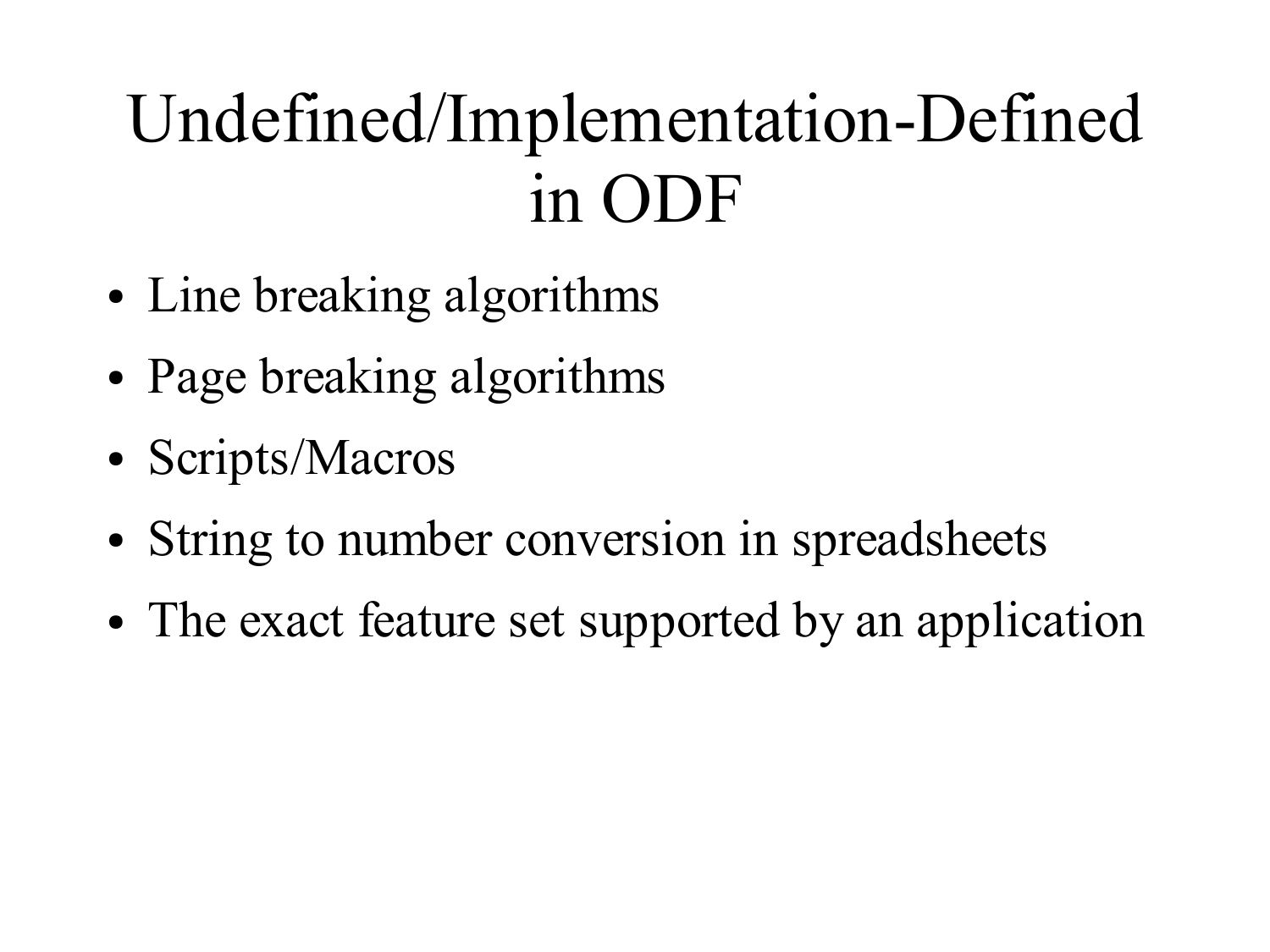#### What is Portable ODF?

- A constrained subset of ODF that is expressive and useful, but far more portable across implementations.
	- Could be informal authoring guidelines
	- Could be supported by the editor
	- Could be a formal profile standard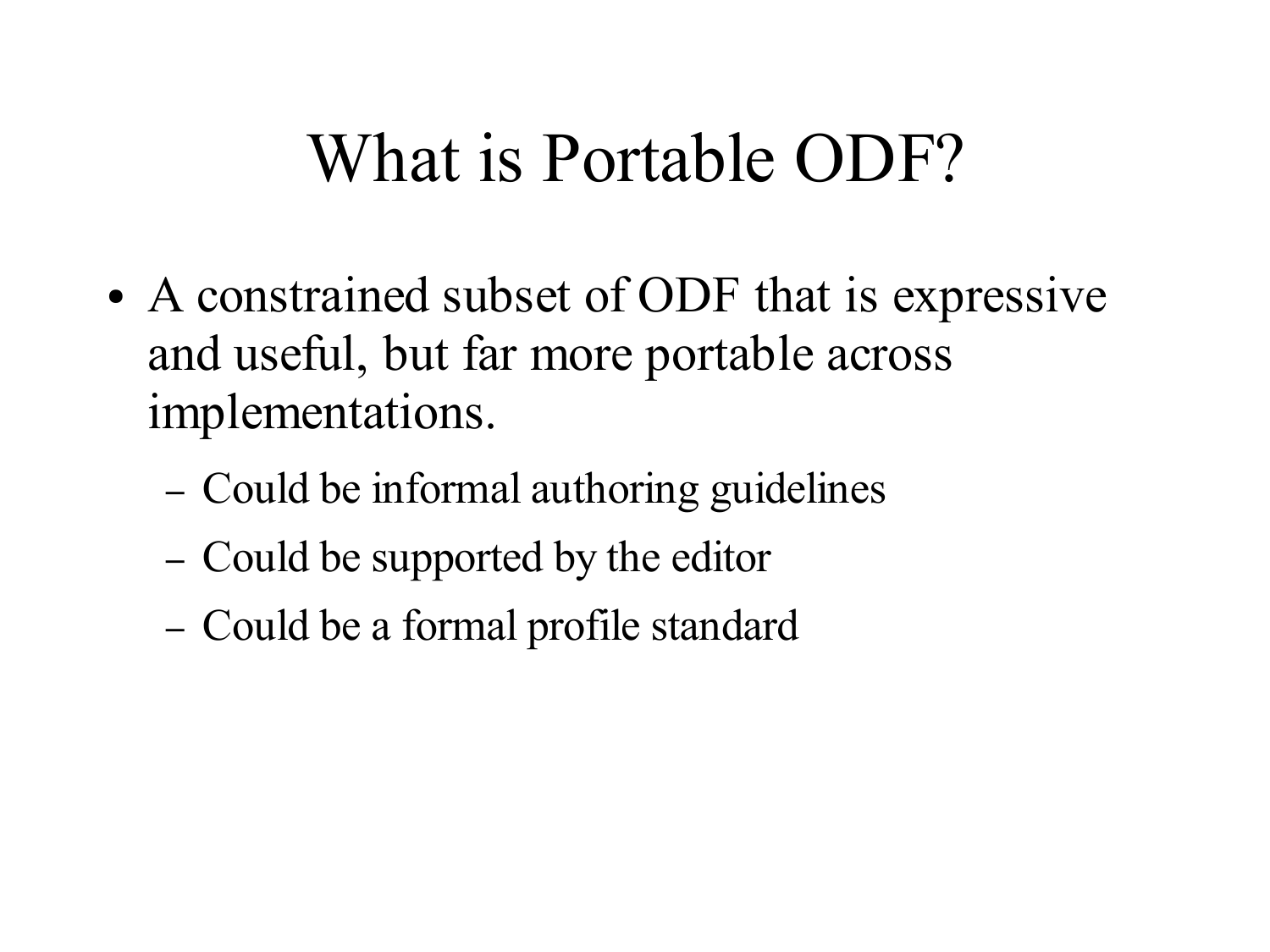#### What is Portable ODF?

- Features that are not portable are excluded:
	- Extensions
	- OLE embeddings
	- macros/scripts
	- Absolute page/content references
- Other features are constrained:
	- Use only widely-supported fonts
	- Use named styles rather than direct attributes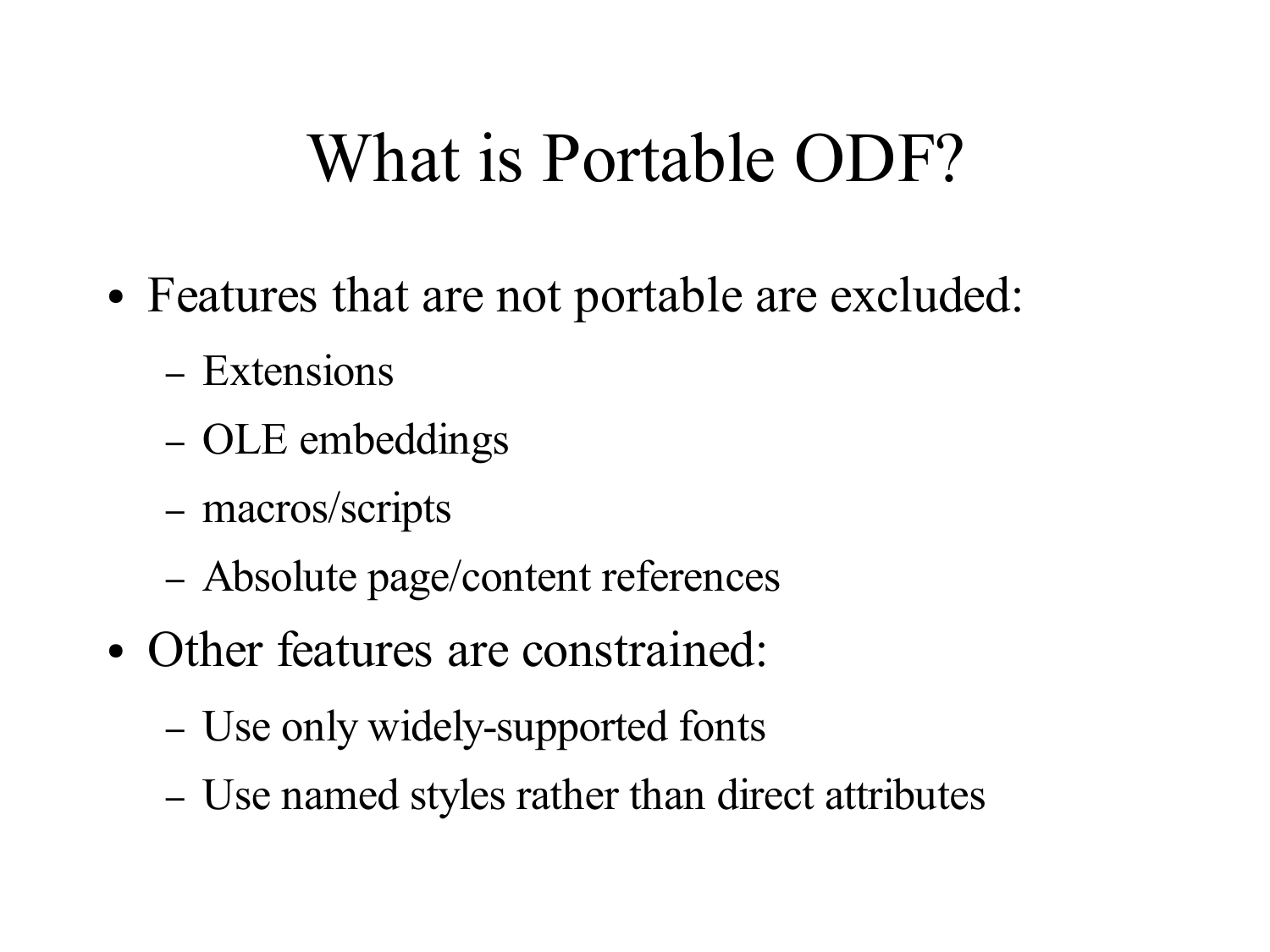### How editors can help

- If a user wants to create a portable document
	- Encourage the use of named styles
	- Discourage direct application of attributes
	- Discourage non-portable constructs
	- Explicitly save default values into document
	- Scan document for problems
- Perhaps have a 'portable document' mode in the editor that users can switch into?
- Provide a template that encourages portable documents.
- Bonus: a portable document will likely be more accessible at the same time!